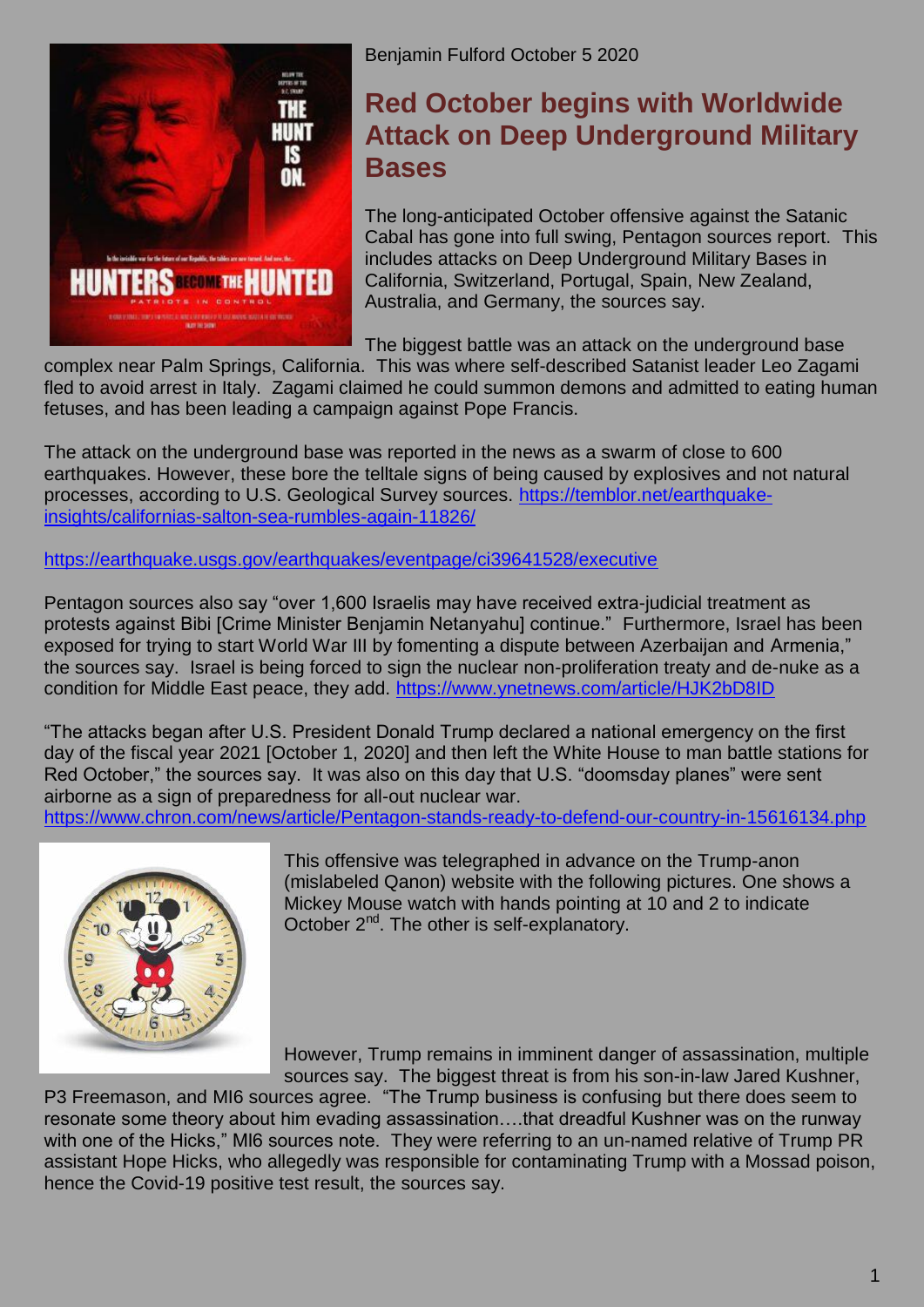The P3 Freemasons are saying they would prefer to have General Mike Flynn as President and Mike Pence as Vice-president. That's because these individuals support their goals of a world republic and world peace. Jesuit sources say Pence has been flown to North Korea for personal protection.

Regardless of how the Trump offensive goes, MI6 notes:

"The U.S. is a rogue state on the verge of all-out civil war with the general fabric of society in tatters and vast tracts of the country in a state of ruin. It would not be beyond the realms of possibility the sitting president would be killed as part of this."

It is also worth noting that the Tokyo Stock Exchange shut down due to a "glitch," on October  $1<sup>st</sup>$ , the first day of the United States of America Corporation's fiscal New Year. <https://edition.cnn.com/2020/09/30/investing/global-stocks/index.html>

According to Japanese military intelligence, the real reason the TSE was shut down was to…

cut off the flow of money from the Bank of Japan to the Khazarian Mafia. As background to this, after the Nazi Bush coup d'etat of September 11, 2001, Japan was forced (under threat of attack by earthquake weapons) to hand over control of all of its listed companies to hedge funds owned by Khazarian mafia kingpins like the Bush, Rockefeller and Rothschild families.

The Bank of Japan (which is neither a bank nor Japanese) has ever since then been laundering money to them via the TSE. That flow has now been cut off, the sources say.

The international cut off of money to the financial industry is one of the reasons why only 10% of the people working in the financial industry of New York are employed now. It is a good bet 90% of this mostly parasitical industry has been permanently shut down. <https://www.zerohedge.com/economics/manhattan-offices-are-still-empty-threatening-nycs-recovery>

Related to this is the news that checks sent from the U.S. Department of Labor have started bouncing. The first bounced checks showed up in the U.S. Virgin Islands where members of the Rothschild family have been hiding.

Please remember it is a matter of public record that when Trump was a businessman, each time he went bankrupt he was bailed out by the Rothschilds. Has his relationship with his former financiers really changed? [https://www.zerohedge.com/economics/department-labor-acknowledges](https://www.zerohedge.com/economics/department-labor-acknowledges-unemployment-checks-are-bouncing)[unemployment-checks-are-bouncing](https://www.zerohedge.com/economics/department-labor-acknowledges-unemployment-checks-are-bouncing)

[https://viconsortium.com/vi-government/virgin-islands-department-of-labor-acknowledges-bounced](https://viconsortium.com/vi-government/virgin-islands-department-of-labor-acknowledges-bounced-checks-says-affected-persons-should-redeposit)[checks-says-affected-persons-should-redeposit](https://viconsortium.com/vi-government/virgin-islands-department-of-labor-acknowledges-bounced-checks-says-affected-persons-should-redeposit)

We realize we are getting and reporting contradictory information from our sources about Trump. This reflects the fact we have sources on both sides of this ongoing civil war in the West. It is almost as if there are two sides to the sitting president. One is the patriotic hero we support who is reestablishing the Republic of the United States of America and rounding up all the Satanic pedophiles.

However, the other side of his public persona appears to be going along with the Covid-19 (Certificate Of Vaccination ID 2019) scamdemic and its vaccination ID agenda. This leaves us to wonder is he sincere in this effort, or is he just playing along knowing that it's difficult if not impossible to come up with a safe and effective vaccine, and just keeping the stock market happy by appeasing the drug companies with a positive outlook for their goals?

One theory is that by gauging the backlash against HCQ as a preventative and treatment when Trump supported it, by promoting the vaccine he will appear to be doing all he can to end the pandemic for voter support in the run-up to the election, and cleverly sucker the Democrats into coming out negative against a vaccine as Kamala Harris has already done.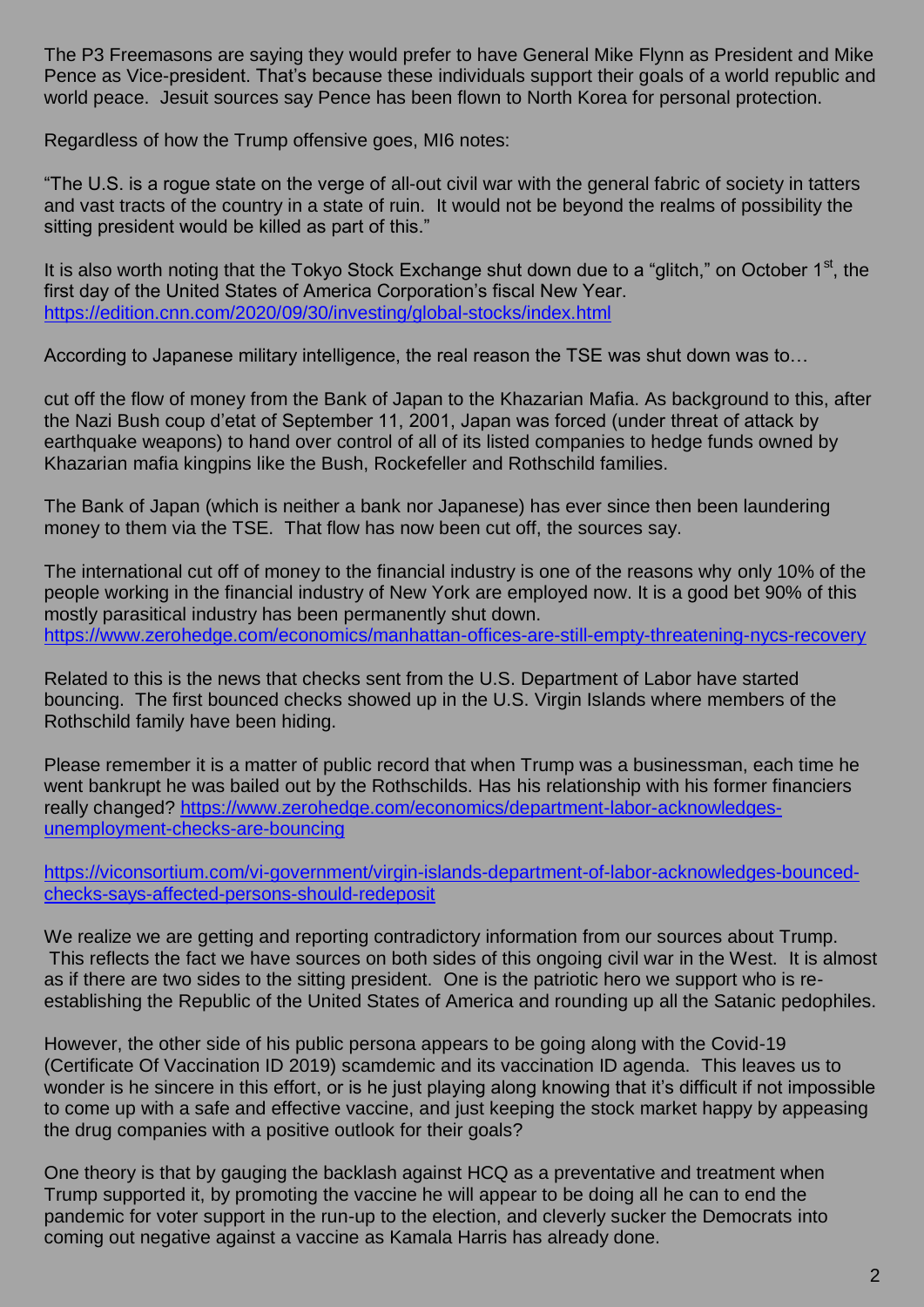Our sources in the KGB, MI6, NSA, and the Vatican Secret Service all say Trump's son-in-law Jared Kushner is a top Satanist. So it would be good to see Trump announce the arrest of Kushner, in order to confirm he is acting in the best interest of the country first and foremost.

P3 sources also tell us a certain Paolo Foa a member of the Adosso Foundation in Washington DC, is one of the groups still pushing for Satanist leadership of the world. They recommend finding and neutralizing him ASAP.

Also connected to all this is news that the U.S. Air Force has been put under the command of the U.S. Army. This is important because the Air Force command had been thoroughly infiltrated by religious fanatics trying to start Armageddon

This is especially relevant for Japan because the country was being terrorized by Satanists hiding in the Yokota Air Force base in Western Tokyo. They were led by Barbara Bush's cousin Richard Armitage, and Rothschild agent Michael Greenberg of the CSIS (Center for Satanic and International Studies). [https://www.upi.com/Defense-News/2020/10/02/U.S.-Army-Air-Force-unite-in-Joint-All-](https://www.upi.com/Defense-News/2020/10/02/US-Army-Air-Force-unite-in-Joint-All-Domain-Control-and-Command-structure/6881601653690/)[Domain-Control-and-Command-structure/6881601653690/](https://www.upi.com/Defense-News/2020/10/02/US-Army-Air-Force-unite-in-Joint-All-Domain-Control-and-Command-structure/6881601653690/)

We note that U.S. Secretary of State Mike Pompeo has been forced at the last minute to cancel most of his planned trip this week to Asia. He was told he would not be getting any money or gold so as not to waste his time on a trip the simultaneously beg and make threats, Asian secret society sources say.

Pope Francis last week commented on the financial situation in the West with the following comments:

"Anyone who thinks that the only lesson to be learned was the need to improve what we were already doing, or to refine existing systems and regulations, is denying reality…It is imperative to have a proactive economic policy directed at 'promoting an economy that favors productive diversity and business creativity' and makes it possible for jobs to be created, and not cut." [https://apnews.com/article/virus-outbreak-pope-francis-archive-capitalism](https://apnews.com/article/virus-outbreak-pope-francis-archive-capitalism-bcde0053314e65612add0709fada5519)[bcde0053314e65612add0709fada5519](https://apnews.com/article/virus-outbreak-pope-francis-archive-capitalism-bcde0053314e65612add0709fada5519)

Francis and the P3 support a jubilee, the creation of a meritocratic future planning agency, and a massive campaign to end poverty and stop environmental destruction. That is why the Satanists oppose him so strongly.

Before we delve further into the ongoing civil war in the West, though, it is time to examine some bizarre events happening in the solar system. To get an understanding of how world-changing events may be imminent, try a web search using the search term "observatory shut down."

You will quickly realize that observatories all over the world are being forcibly shut down. Allegedly this is due to "Covid-19," or "technical glitches", etc. but in reality, it is to prevent people from realizing things like the planets are moving in ways that cannot be explained by Newtonian mechanics

For example, maybe I was hallucinating (I am not taking any drugs) but the full moon on October  $2^{nd}$ , looked bright yellow and had a happy face on it. Now we have a blue moon, a hunter's moon, and a micro-moon appearing simultaneously on Halloween.

This to have suddenly been announced although I am sure reasonable explanations will be made for it. While blue moons are not actually supposed to be blue, take a look with your own eyes on October 31<sup>st</sup>. If it is actually blue, you will know these are indeed extraordinary times we are living through.

Also, the planets Mars and Venus seem to be shining brightly and close together every night. News reports explain the brightness of Mars, for example, by saying things like "Mars opposition happens